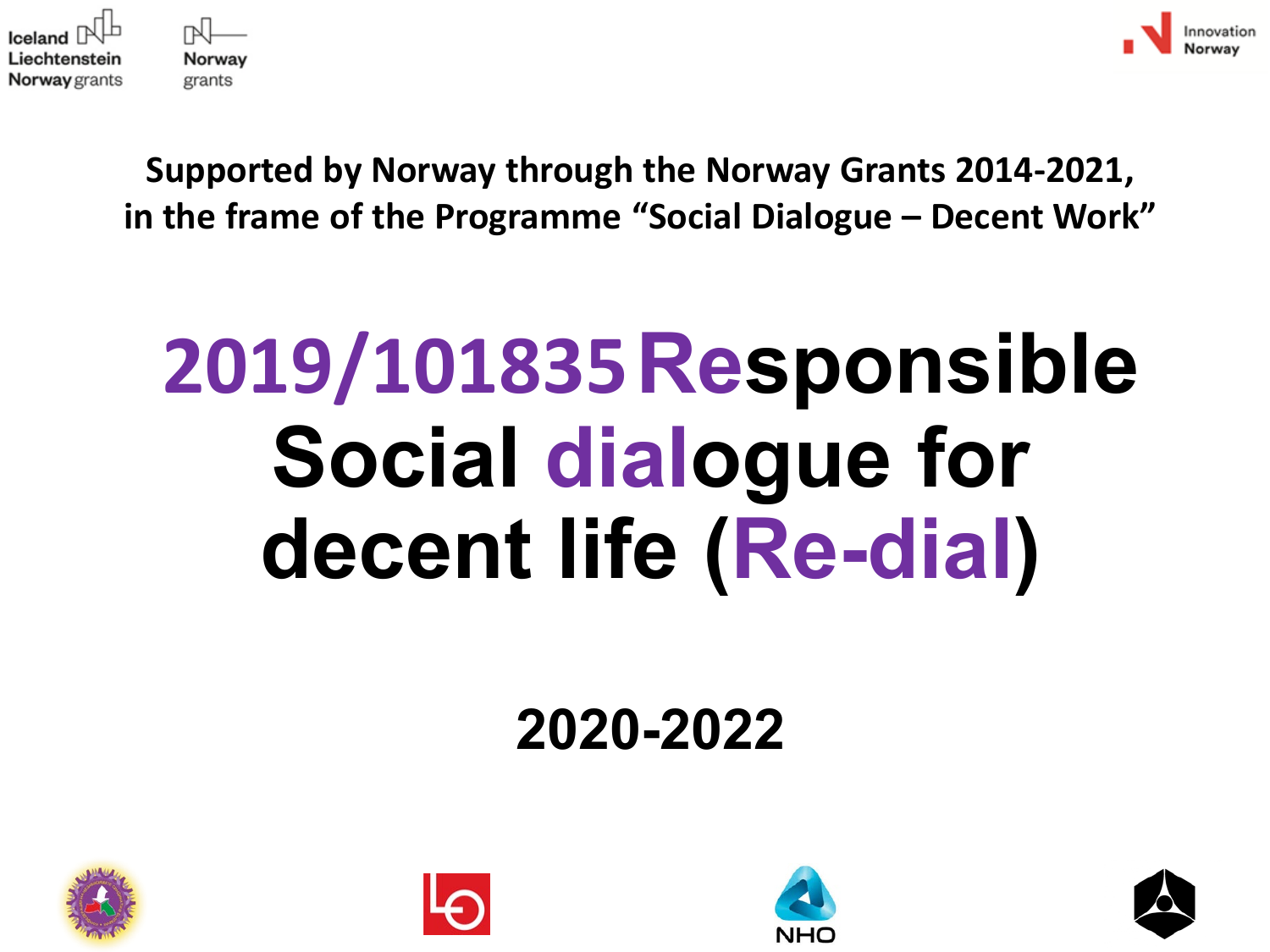



# Re-dial project aims

#### Improved **social dialogue and cooperation** by:

- $\checkmark$  support to strengthening the tripartite dialogue implementing **36 bipartite** and **20 tripartite consultations** at national, regional and local level with pilot regions of Sofia, Varna, Burgas, Stara Zagora and Veliko Tarnovo.
- $\checkmark$  Training of 500 social partners' representatives, both men and women, to **increase capacity to take part in the social dialogue** with **higher level of intensity and trust** to influence national policies and laws.







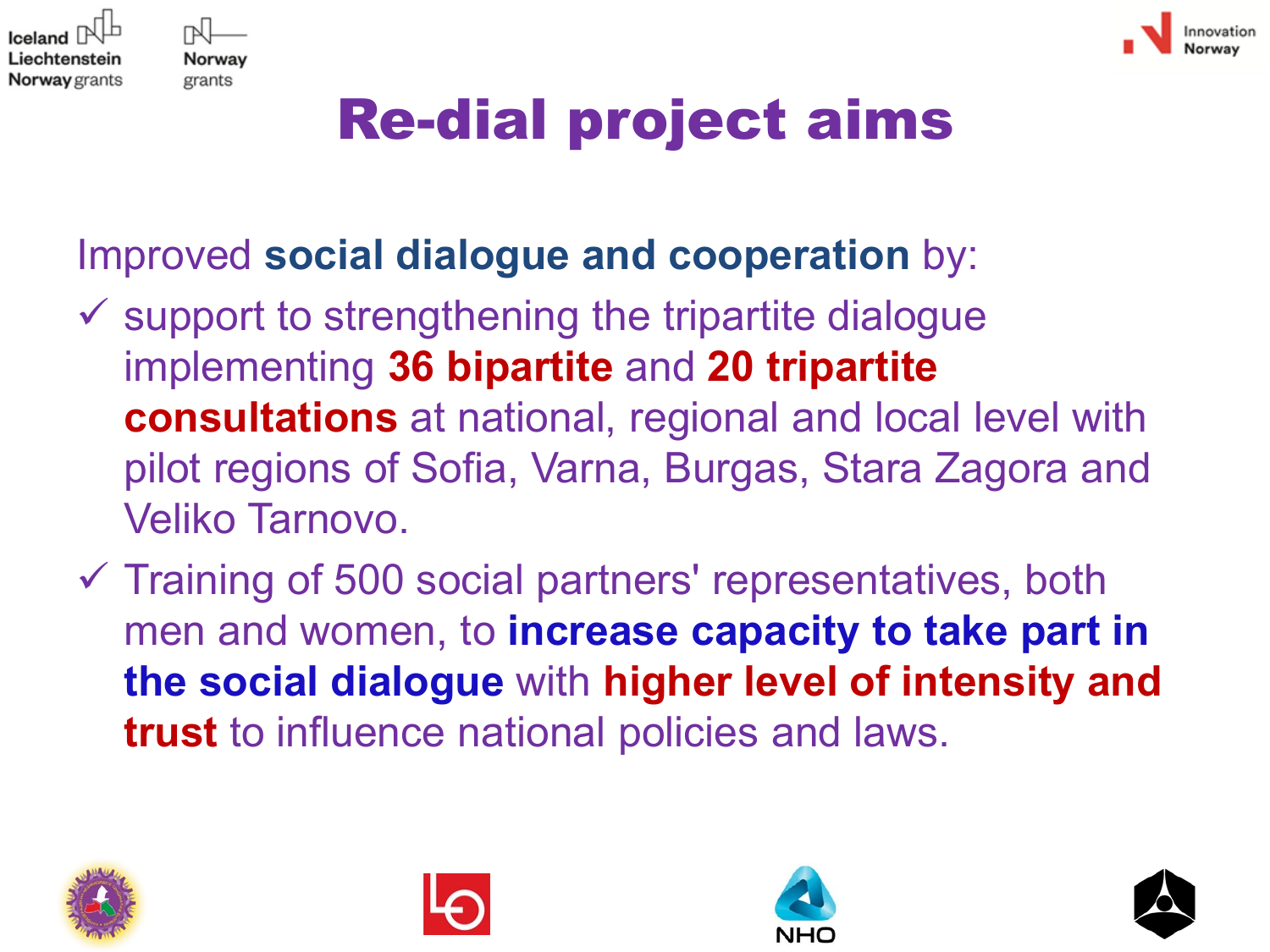

Norway grants



#### Project partners

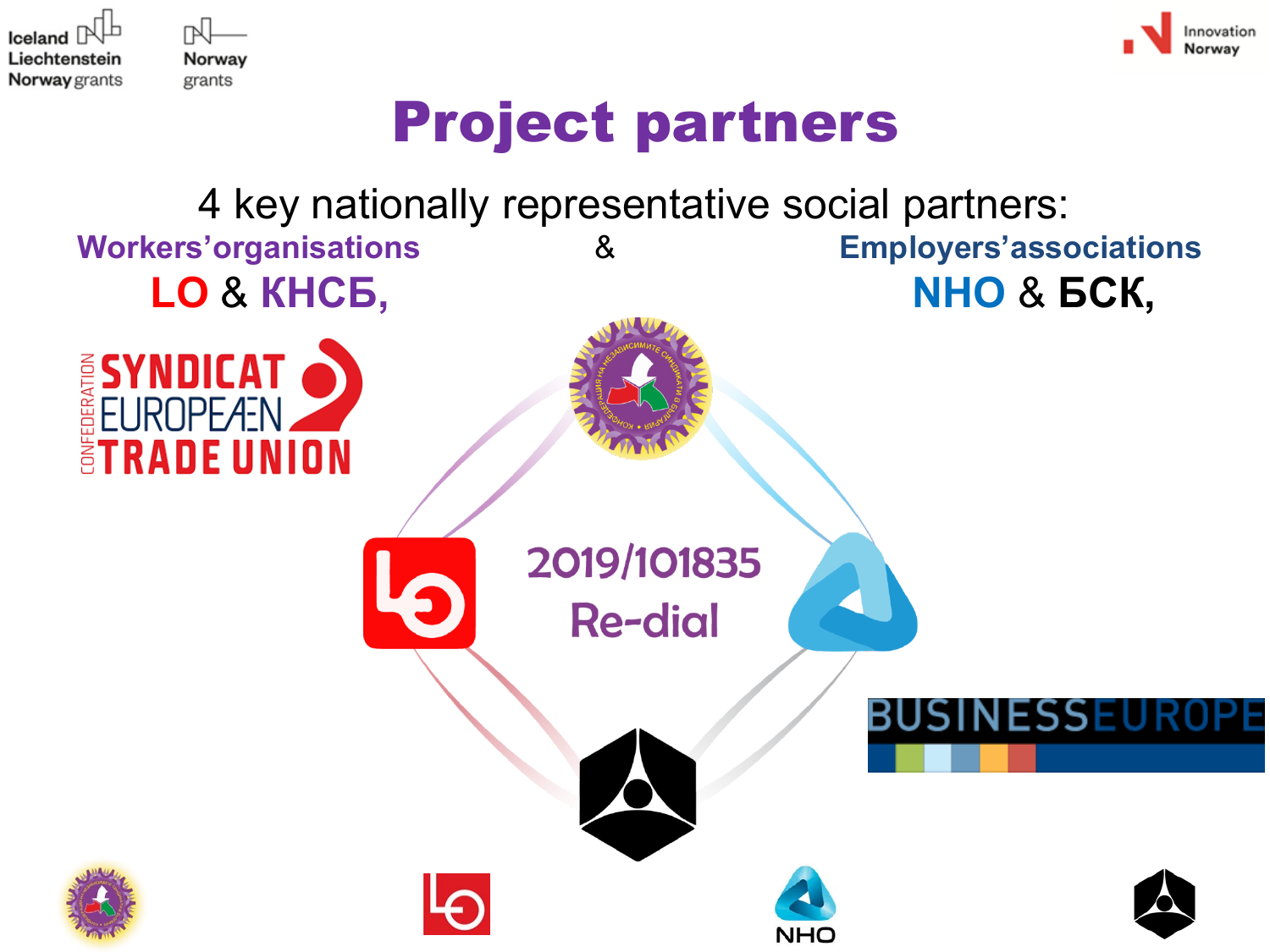



#### Main Re-dial project activities

Development of **General Digital Skills**  Packages for enhancing the effectiveness and the efficiency of the social partnership, based on the model of LO-NHO joint "cooperation competence" training and other **expertise** identified during the study visit to Norway, **digital exchanges** and **networking**









"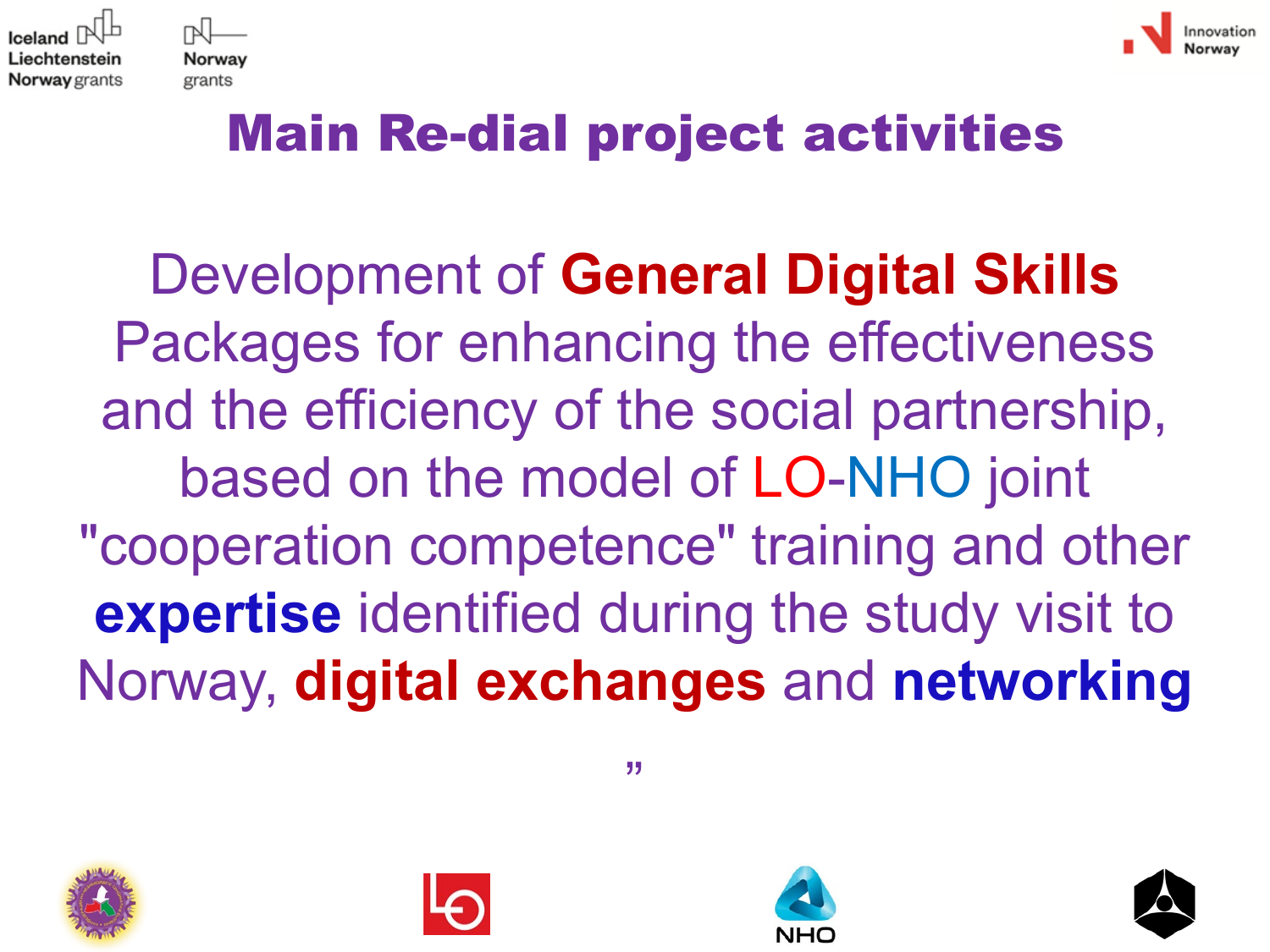



### Main Re-dial project activities

#### **Online basic and advanced Problem solving with Excel course with trained 155 social partners since November 2020**









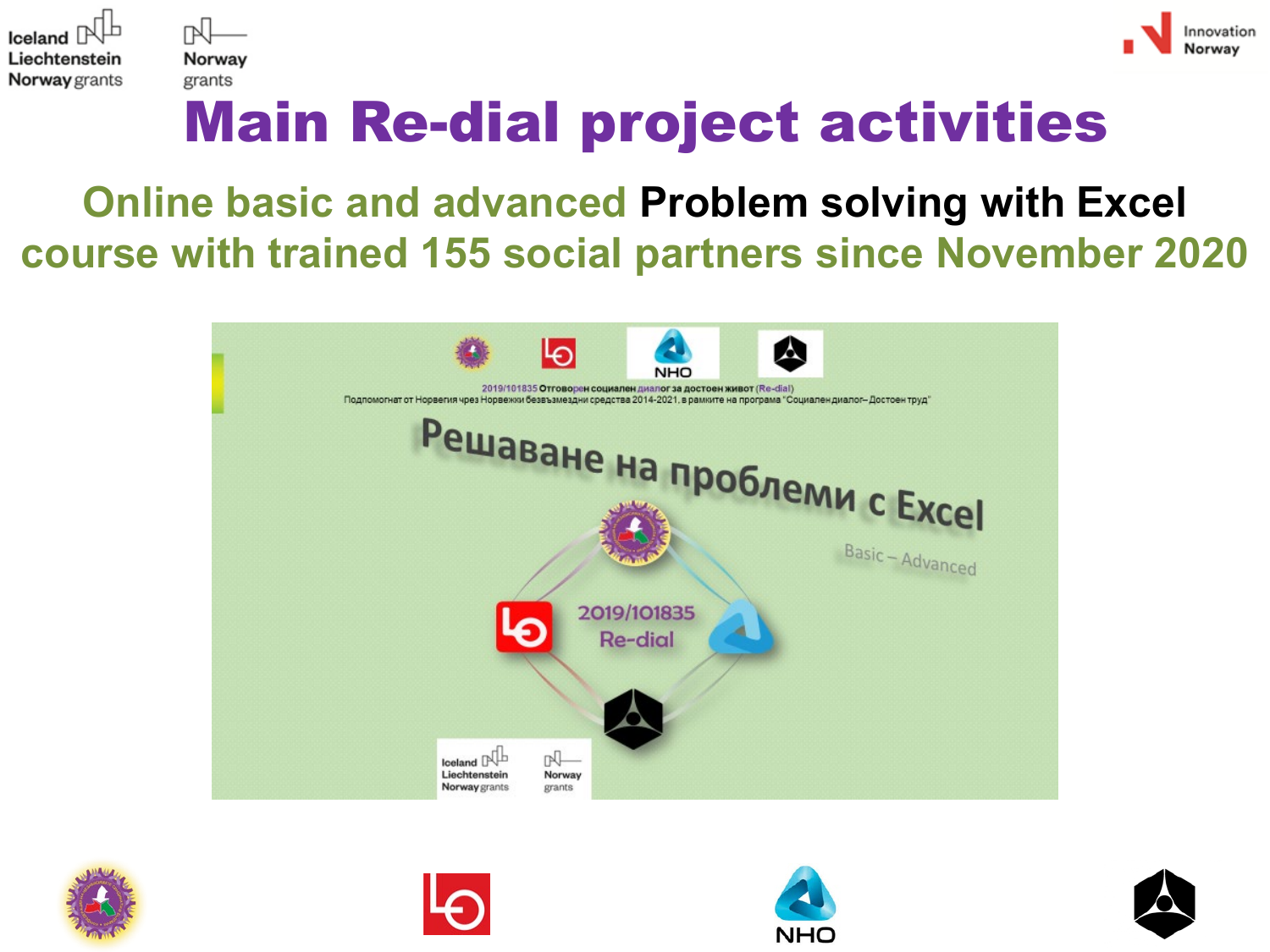



## Main Re-dial project activities

#### **Online "English for social dialogue" course for Beginners and Advanced since February 2021**









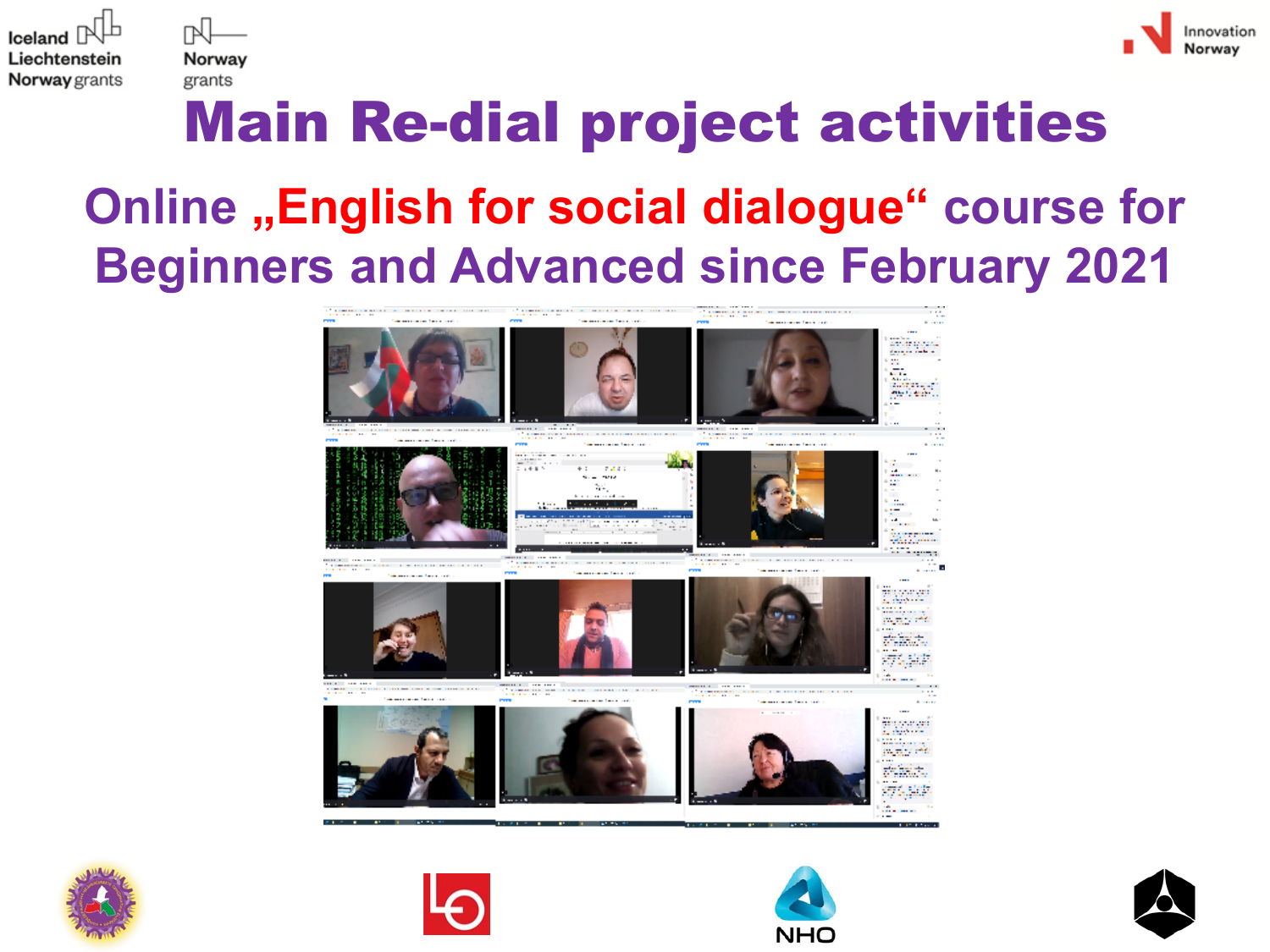



# Main Re-dial project activities **Online ,,Digital skills for partnership" 1-2, 3 & 4 levels since April 2021**









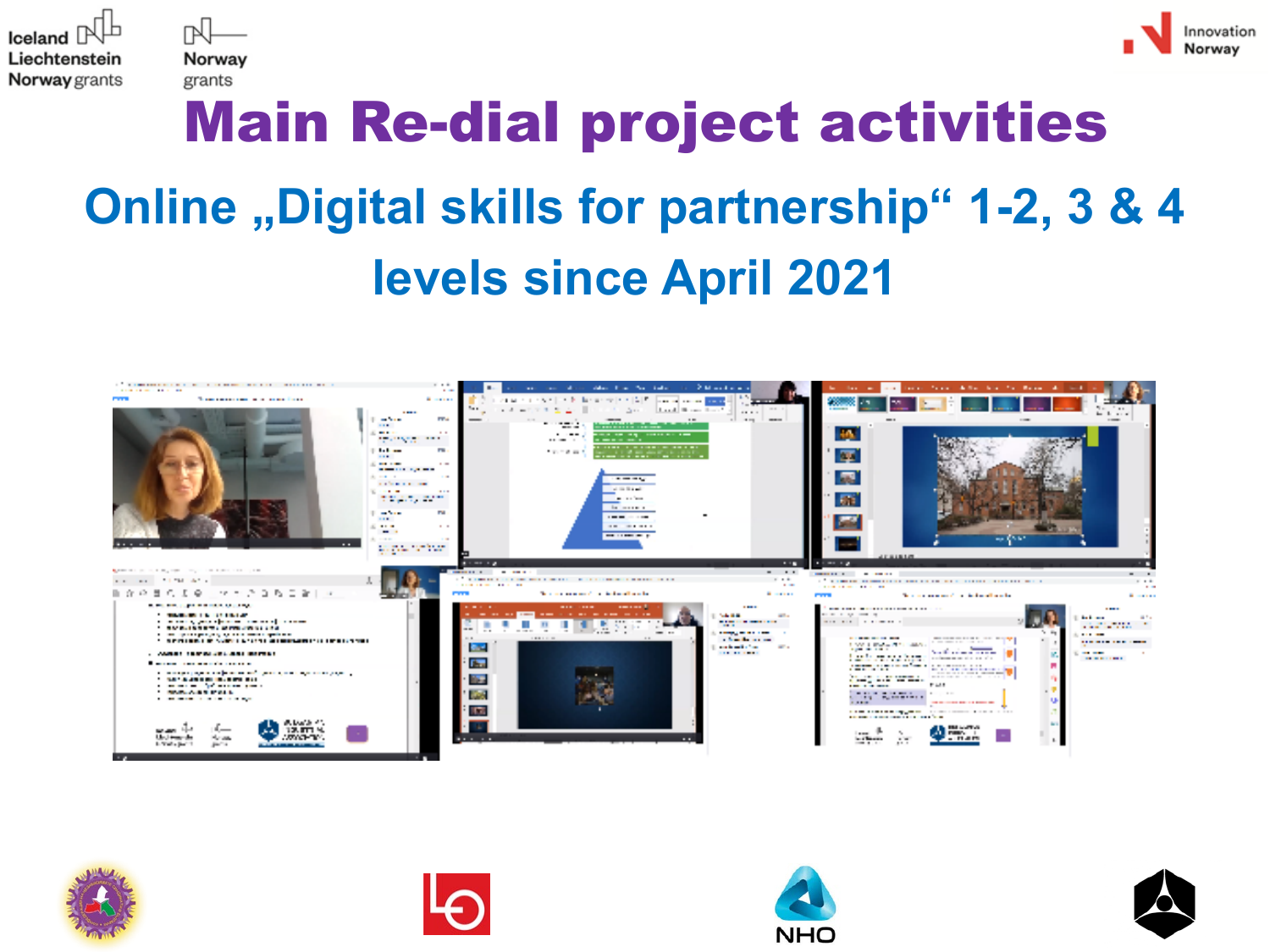



# Project publicity

- Project website: **[https://knsb-re-dial.net](https://knsb-re-dial.net/)**
- **≻ Brochures, posters, training materials**
- **▶ International Opening conference**
- 18-months Social dialogue campaign with 36 bilateral and 20 trilateral consultations
- $\triangleright$  press conferences, rising the awareness of 1000 citizens
- **▶ International Closing conference**